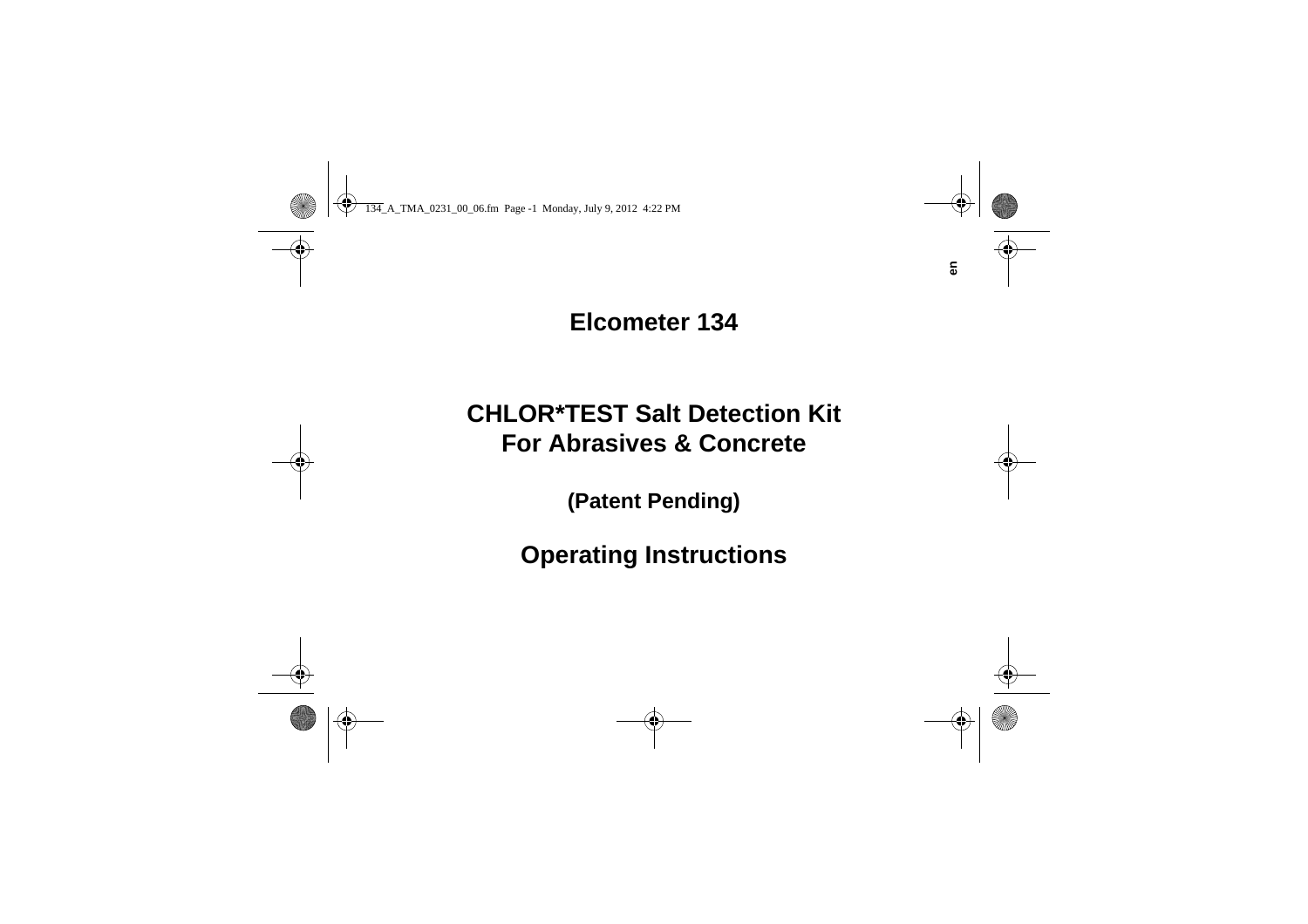elcometer is a registered trademark of Elcometer Limited.

CHLOR\*TEST, CHLOR\*EXTRACT and CHLOR\*RID are all trade marks of CHLOR RID International, Inc. All other trademarks acknowledged.

A Material Safety Data Sheet for the CHLOR\*EXTRACT Solution used in the Elcometer 134 CHLOR\*TEST Salt Detection Kits is available to download via our website:

www.elcometer.com/images/MSDS/ELCOMETER\_134\_chlor\_extract.pdf.

© Elcometer Limited. England 2000 - 2012.

All rights reserved. No part of this document may be reproduced, transmitted, transcribed, stored (in a retrieval system or otherwise) or translated into any other language in any form or by means (electronic, mechanical, magnetic, optical, manual or otherwise) without the prior written permission of Elcometer Lmited.

A copy of this Instruction Manual is available for download on our Website via www.elcometer.com.

*Doc.No: TMA-0231 Issue 06Text with Cover Part No. 4898*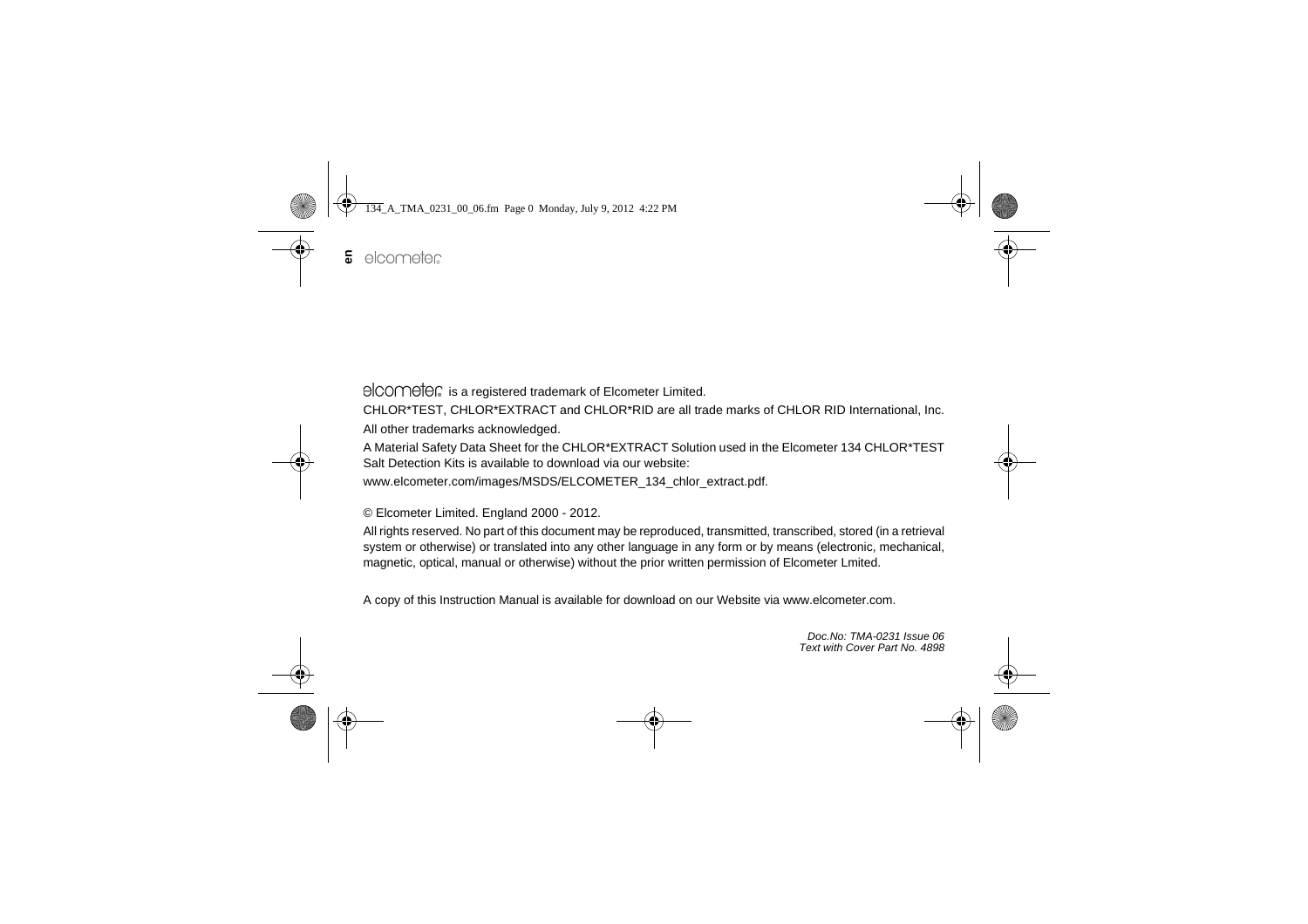## R **en**

## **CONTENTS**

**Section**

#### **n** Base of the Contract of the Contract of the Contract of the Contract of the Contract of the Contract of the Contract of the Contract of the Contract of the Contract of the Contract of the Contract of the Contract of th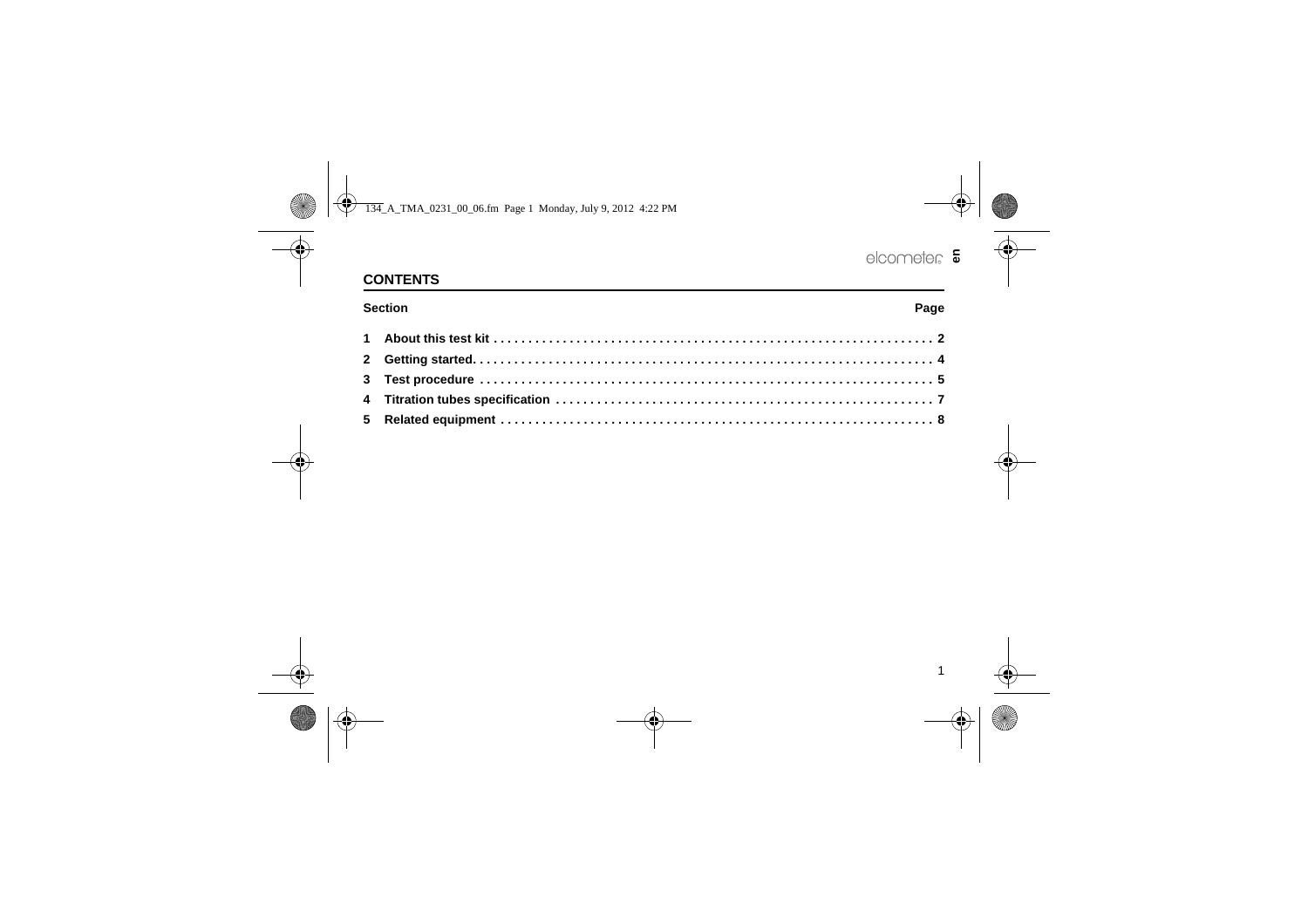#### elcometer **en**

Thank you for your purchase of this Elcometer 134 Chlor\*Test Salt Detection Kit. Welcome to Elcometer.

Elcometer are world leaders in the design, manufacture and supply of inspection equipment for coatings and concrete. Our products cover all aspects of coating inspection, from development through application to post application inspection.

[This Elcometer 134 Chlor\\*Test Salt Detection Kit is a world beating product. With the purchase of this](http://www.elcometer.com) product you now have access to the worldwide service and support network of Elcometer. For more information visit our website at www.elcometer.com

## <span id="page-3-0"></span>**1 ABOUT THIS TEST KIT**

Chloride Salts left on a surface before application of a coating can result in the coating system being forced off the surface by corrosion or blistering before the full life of the coating has been reached.

This Elcometer 134 Chlor\*Test Salt Detection Kit allows recycled abrasive media to be tested for the presence of chloride salts that may contaminate the cleaned surface.

The kit contains sufficient material for 4 tests.

### **1.1 WHAT THE BOX CONTAINS**

Each Elcometer 134 Chlor\*Test Salt Detection Kit contains:

- • Detection kit, x 4 (each containing: Abrasive sample container, Mixing container with a pre-measured quantity of Chlor\*rid Extract Solution, Titration Tube)
- •Titration Tube Snapper
- •**Strap**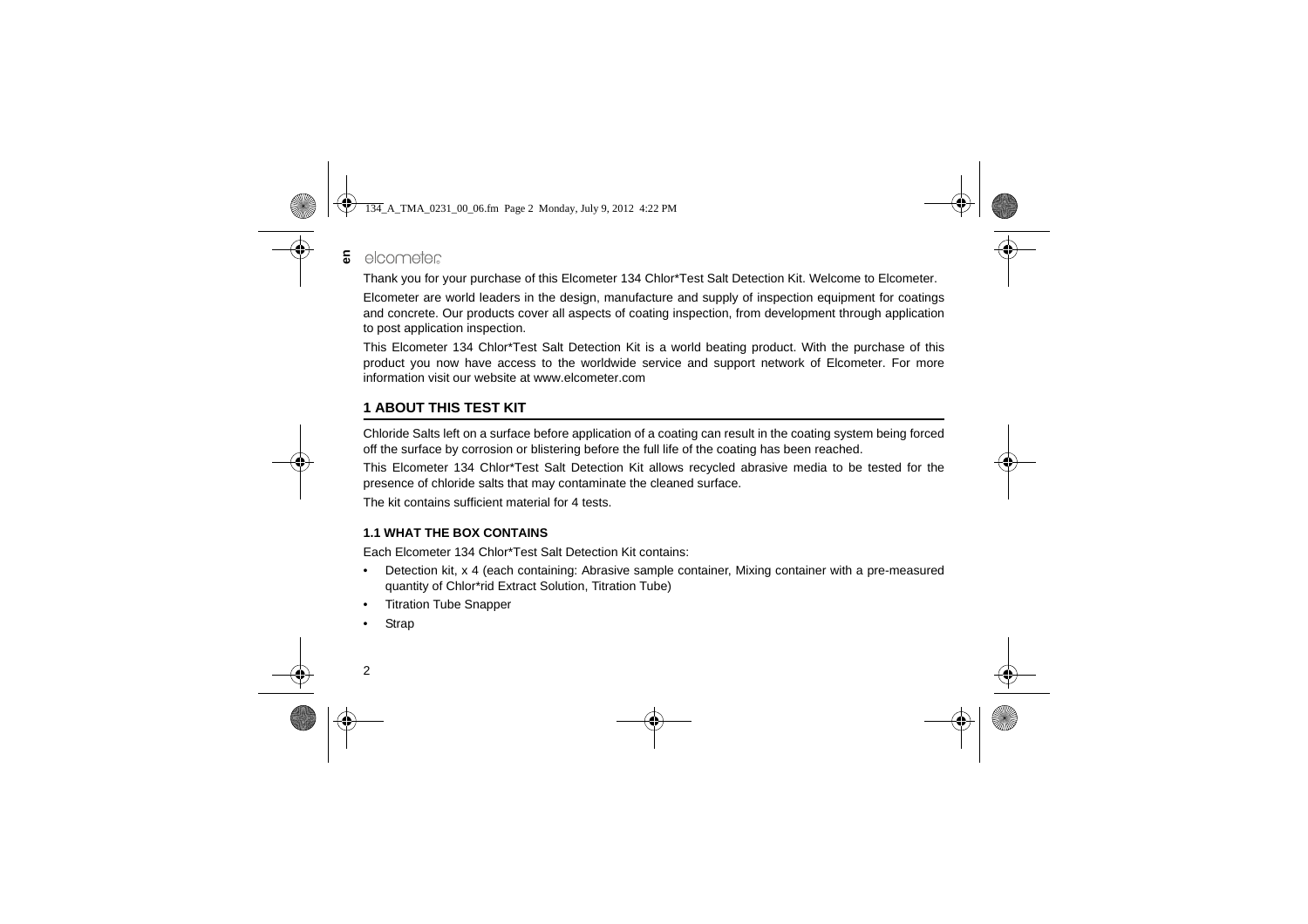## R**en**

Your Elcometer 134 Chlor\*Test Salt Detection Kit is packed in a cardboard and foam package. Please ensure that this packaging is disposed of in an environmentally sensitive manner. Consult your local Environmental Authority for further guidance.

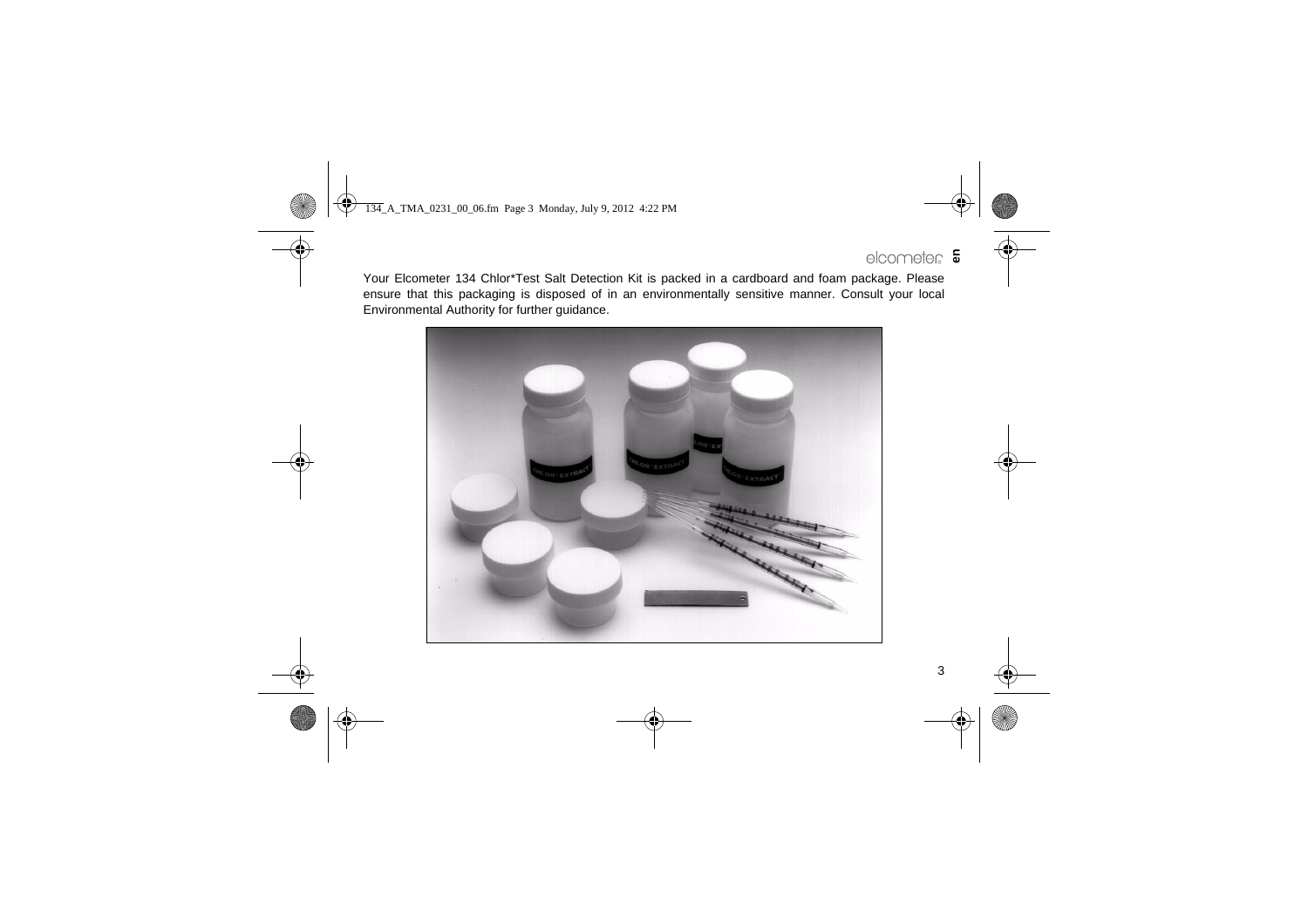### <span id="page-5-0"></span>elcometer **2 GETTING STARTED**

**en**

Read these instructions fully before opening an Elcometer 134 CHLOR\*TEST detection kit.

#### **2.1 PRECAUTIONS**

- •Protect hands and eyes.
- • Do not touch arrow ends of glass titration tube with fingers as salt from the skin will cause reading errors.
- •Keep the titration tubes out of reach of children.
- •Discard used tubes carefully according to relevant local regulations.

#### **2.2 RESPONSIBILITY**

It is the sole responsibility of the user to ensure that titration tubes are not used when they are either beyond their expiration date or have colour which is different to that referenced in ["Titration tubes specification" on](#page-8-0) [page](#page-8-0) 7.

The Manufacturer and/or the Manufacturer's Distributor shall not be otherwise liable for any incorrect measurement or any damages, whether damages result from negligence or otherwise.

Manufactured by: CHLOR RID International, Inc.

[Supplied by: Elcometer Ltd, www.elcometer.com](http://www.elcometer.com)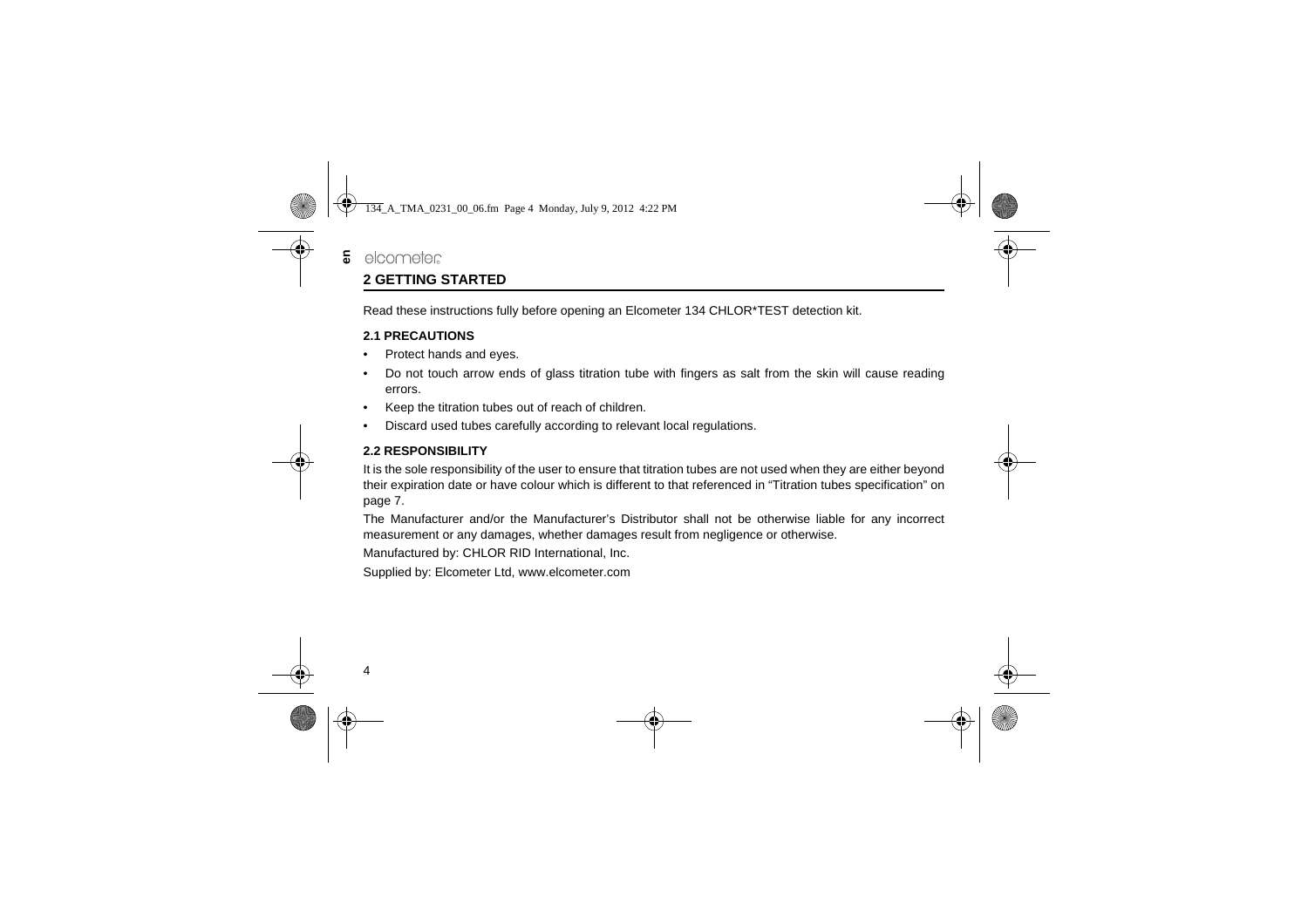## <span id="page-6-0"></span>**3 TEST PROCEDURE**

1. Overfill the small container with a sample of the abrasive to be tested and level off using the metal tube snapper.

- 2. Unscrew the lid of the mixing container with the test solution and transfer the measured abrasive sample into the solution taking care not to spill any solution.
- 3. Replace the lid tightly and shake the mixing container vigorously for two minutes.
- 4. Allow the mixing container to stand for approximately ten minutes or until there is about 10 mm (½ inch) of clear solution above the abrasive before proceeding.
- 5. Using caution and avoiding touching the ends of the titration tube, snap off both ends with the metal snapper provided.



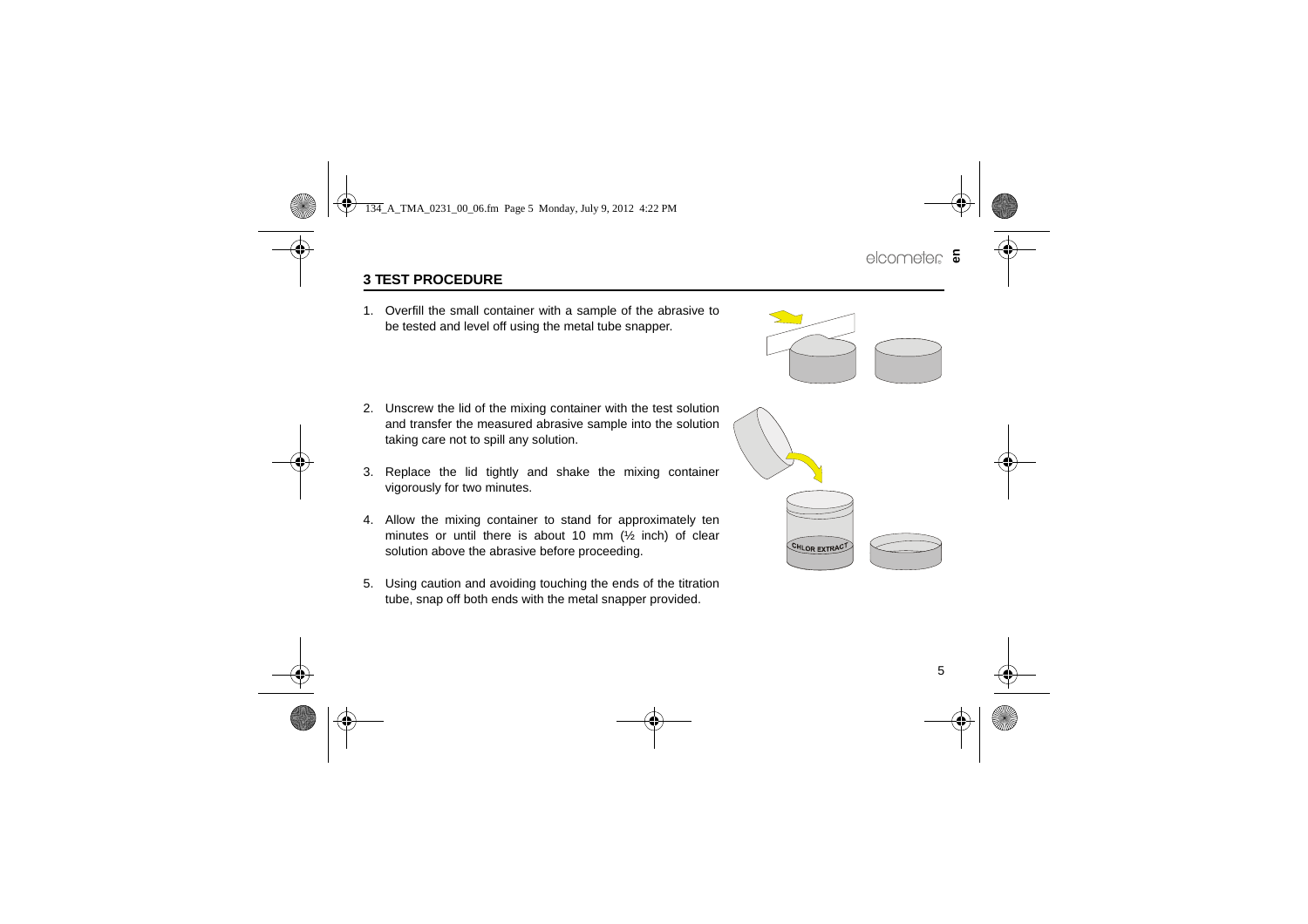- elcometer **en**
	- 6. Holding the body of the titration tube, insert the end marked with an arrow (small numbers) into the clear solution.

Care must be taken not to touch the tube against the abrasive or to allow particles of abrasive to be sucked into the tube. This will affect the accuracy of the titration tube.

Wait approximately 1½ minutes or until solution is wicked up to the top of the titration tube.

*The cotton at the top of the titration tube will change colour to amber when fully saturated.*



7. Immediately remove the tube and read the number on the scale at the point where the colour changes.

Pink is normal, white is the chloride level.

This scale is calibrated in parts per million (ppm).

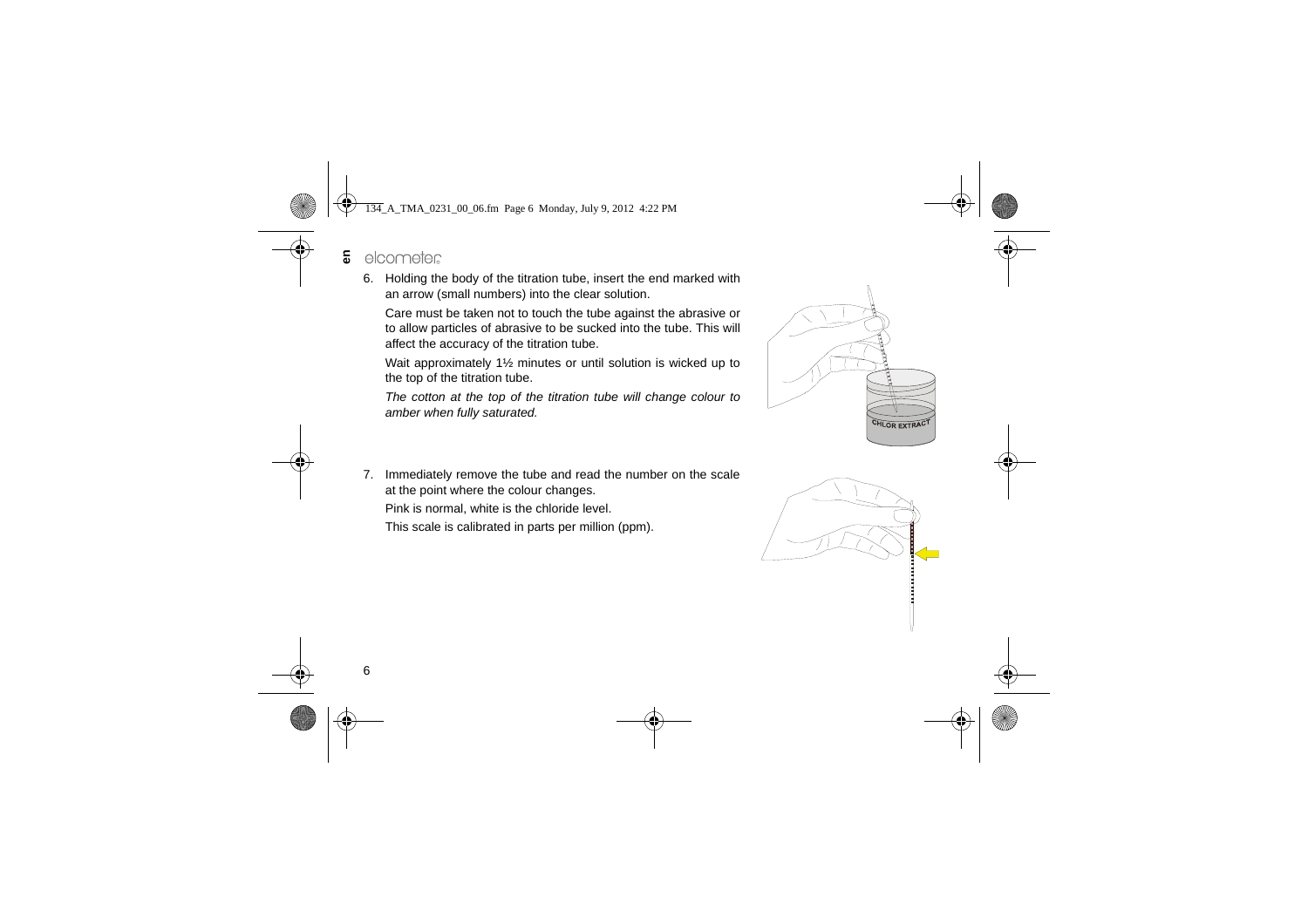## <span id="page-8-0"></span>**4 TITRATION TUBES SPECIFICATION**

#### **4.1 PERFORMANCE**

| Measuring Range:   | 1 ppm to 60 ppm                                     |  |
|--------------------|-----------------------------------------------------|--|
| Sampling Time:     | 14 minutes                                          |  |
| Colour Change:     | Pink to White                                       |  |
| Detectable Limit:  | 1 ppm                                               |  |
| Storage Condition: | In a cool and dark place, not exceeding 25°C (77°F) |  |

#### **4.2 CORRECTION FOR AMBIENT CONDITIONS**

No temperature correction is necessary when the sample solution temperature is between 5°C (41°F) and 80°C (176°F).

#### **4.3 IONIC EFFECTS**

Co-existence of Bromide ions, Iodide ions or Cyanide ions respectively with Chloride ions gives higher readings. Sulphide ions produce a brown stain in the indicator and their coexistence with Chloride ions produces a brown stain in the bottom of the stained layer and gives higher readings.

A test solution pH value within the range 3.5 to 11 does not affect the readings. Less than pH 3.5 or more than pH 11 gives higher readings than would be normal for the Chloride ions present in the solution.

#### **4.4 CHEMICAL REACTION IN THE DETECTOR TUBE**

 $NaCl + Ag<sub>2</sub>CrO<sub>4</sub> = AgCl$